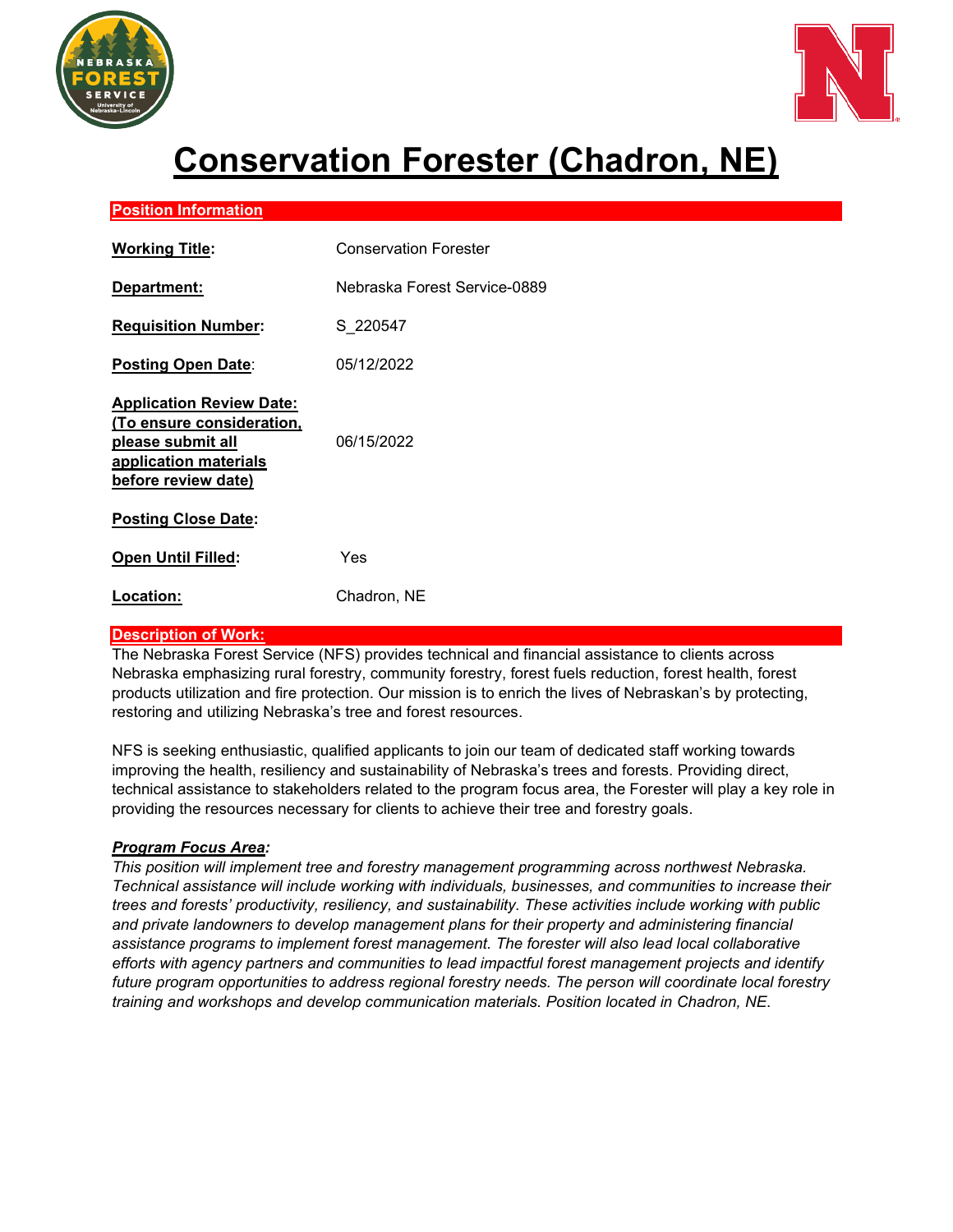



The University of Nebraska-Lincoln seeks to attract and retain a high performing and diverse workforce in which employees' differences are respected and valued to better meet the varying needs of the diverse populations we serve. The university fosters a diverse and inclusive work environment that promotes collaboration so that all individuals are able to participate and contribute to their full potential. As an EO/AA employer, qualified applicants are considered for employment without regard to race, color, ethnicity, national origin, sex, pregnancy, sexual orientation, gender identity, religion, disability, age, genetic information, veteran status, marital status, and/or political affiliation. See: http://www.unl.edu/equity/notice-nondiscrimination.

### **Minimum Required Qualifications**

- Bachelor's degree or equivalency in forestry, natural resources, horticulture, entomology or closely related field plus one year of experience providing assistance with tree and forest management, natural resources management, forest products, horticulture, entomology or closely related field.
- Equivalent education may include a combination of formal post-secondary education with at least 24 credit hours in biological sciences, natural resources, wildland fire management, forestry, or agriculture; OR arborist certification from ISA; OR NWCG qualifications (e.g. Engine Boss or similar level) appropriate for position focus area.
- Demonstrated ability to engage with individuals, communities, partners or businesses.
- Ability to respond to stakeholders' forestry or natural resources needs.
- Ability to develop, implement and maintain projects and activities, including documenting progress and preparing reports.
- Ability to effectively cooperate with private landowners, the general public, cooperators and peers.
- Ability to communicate effectively, both orally and in written form.
- Self-starter with proven record of organizational skills.
- Ability to work independently under the guidance of the supervisor.
- Substantial knowledge relevant to position focus area.
- Must have a valid driver's license and meet University driver eligibility requirements.

### **Preferred Qualifications**

- Bachelor's degree in forestry, natural resources, horticulture, entomology or closely related field.
- Four years of experience providing assistance with tree and forest management, natural resources management, forest products or closely related field.
- Demonstrated interpersonal, communication, leadership and teamwork skills.
- Knowledge of Great Plains forestry, tree care, timber harvesting, wood utilization and/or wildfire issues.
- Knowledge of GPS, ArcGIS, word processing, spreadsheet and data management software.